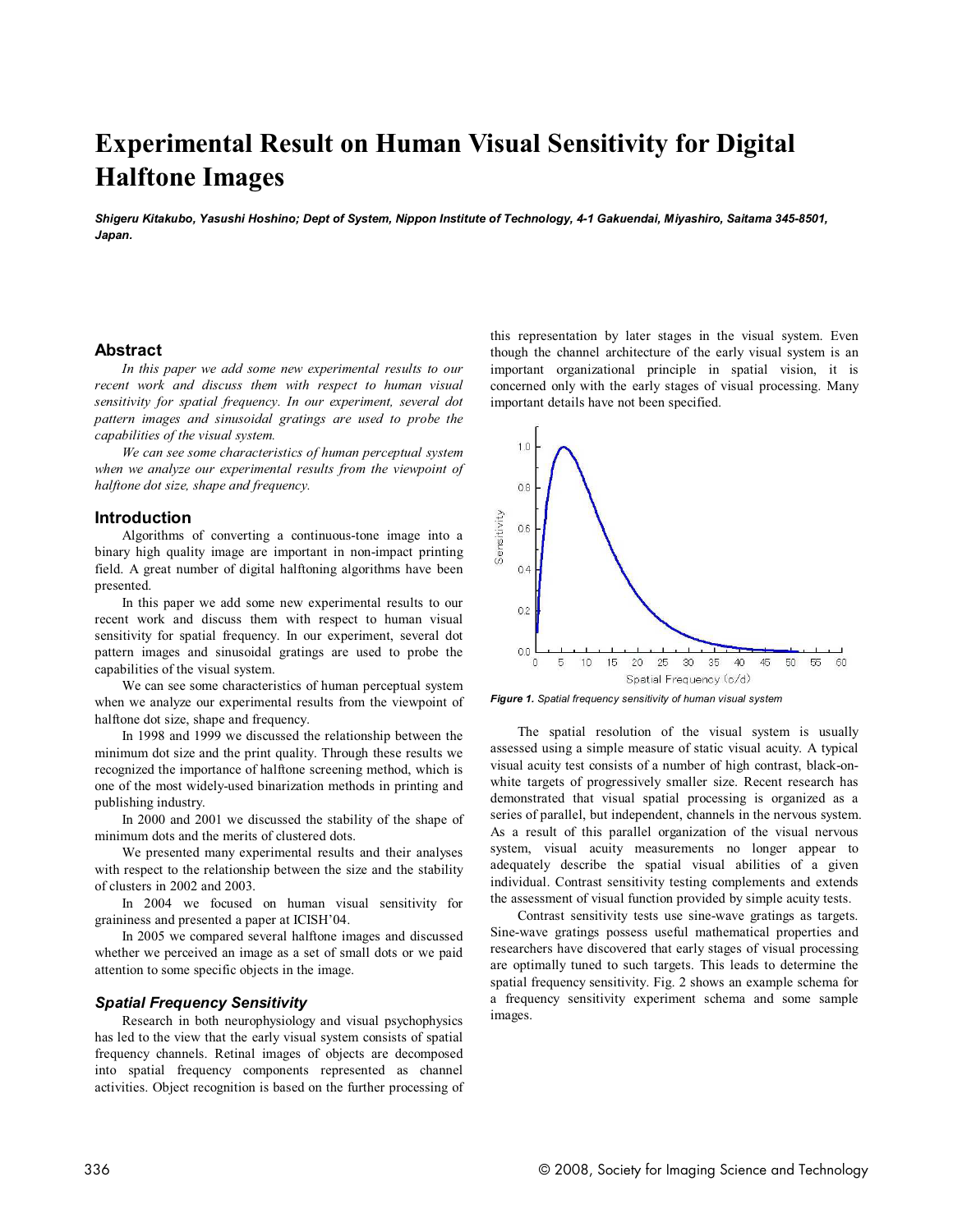

*Figure 2(a). Object recognition test*



*Figure 2(b). A stepwise gradation (left) and a sine-wave grating (right).*

When we investigate object recognition mechanisms of human beings, it is important to study the sensitivity to contours in images. tests use sine-wave gratings as targets. We know a characteristic of sensitivity to contours of a stepwise gradation image, which is related to both the step width, the number of pixels having the same brightness value, and the distance between the human eyes and the image. Fig. 2 shows an example of theoretical sensitivity curves at the distance of 0.5 m, 1.0 m, 2.0 m, and 5.0 m.



*Figure 3. Sensitivity to contours in several stepwise gradation images when we see from the distance of 0.5m (leftmost), 1.0m, 2.0m, and 3.0m (rightmost).*

# *Clustered-Dot Ordered Dither*

Ordered dithering techniques can be divided into two classes by the nature of the dots or clusters of dots produced, clustered and dispersed. In this paper we use clustered-dot dither because it is the most widely used hafltoning technique in the printing process.

Clustered-dot ordered dither method can be characterized by the following four aspects; screen angle, screen frequency, dot pattern, level assignment. When an original continuous-tone image is binarized, it is divided into cells and is compared generally to another cell that is called a halftone cell. If each cell is consist of vertical and horizontal pixels, the screen angle is 0°. A halftone cell is a kind of threshold matrix and each threshold value will be compared with repeatedly to generate an output binarized image.

There is a trade-off between the reproductivity of gray-levels and that of spatial resolution. It is said in general that the optimal size of halftone cell is around 4 x 4. However, when we need to reproduce 256 gray-levels by each output cell, we should use a halftone cell of 16 x 16 or higher. In Fig. 4, two binarized images of the sine-wave grating in Fig. 2(b). A 4 x 4 halftone cell was applied to the image on the left, while a 16 x 16 halftone cell was applied to the other image on the right.



*Figure 4. Two binarized images of the sine-wave grating in Fig. 2(b). To the one on the left 4 x 4 halftone cell was applied, while to the other on the right 16 x 16 halftone cell was applied.*

# **Experiment**

First we prepare 4 patterns of sample images CC(75,70), SS(75,70), CS(75,70), and SC(75,70). CC(75,70), for example, is an image which consists of circular shaped clustered dots having 75% grayscale value (black=100%), and the pixels within the circular area in the center have 70% grayscale value. We show the specification of these sample images in Table 1.

| Table 1: Specification of sample images |  |  |
|-----------------------------------------|--|--|
|-----------------------------------------|--|--|

|                                       | CC             | SS             | CS       | SC             |
|---------------------------------------|----------------|----------------|----------|----------------|
|                                       | (75, 70)       | (75, 70)       | (75, 70) | (75, 70)       |
| Shape of each<br>cluster              | Circle         | Square         | Circle   | Square         |
| Shape of the<br>area in the<br>center | Circle         | Square         | Square   | Circle         |
| Dot                                   |                |                |          |                |
| <b>FREQUENCY</b>                      | 0.4625         | 0.4625         | 0.4625   | 0.4625         |
| (cycle/mm)                            |                |                |          |                |
| Image SIZE                            | $16 \times 16$ | $16 \times 16$ | 16 x 16  | $16 \times 16$ |
| (cm)                                  |                |                |          |                |
| Grayscale                             |                |                |          |                |
| value of                              | 75%            | 75%            | 75%      | 75%            |
| background                            |                |                |          |                |
| Grayscale                             |                |                |          |                |
| value of the                          | 70%            | 70%            | 70%      | 70%            |
| center area                           |                |                |          |                |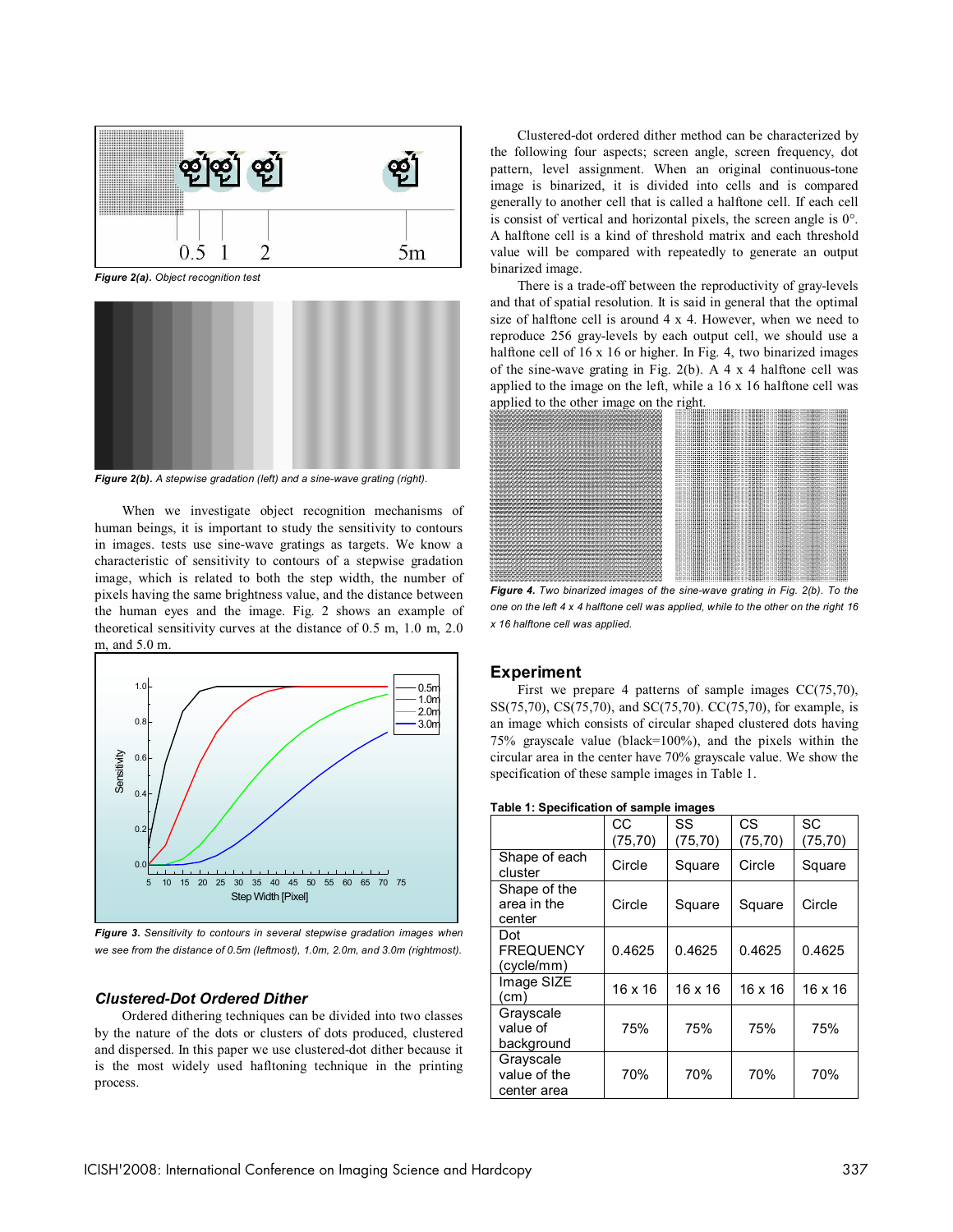Second we change the brightness value of each figure and get CC(70,65), SS(70,65), CS(70,65), SC(70,65). We show CC(80,63) and CS(80,63) in Fig. 5, and SC(80,63), SS(80,63) in Fig. 6 as sample images.

Next we print the sample digital images on high quality papers by using an inkjet printer with maximum resolution 600 dpi which are widely used for personal usage. After that we start the test for human recognition of a figure in gray background. Ten students in Nippon Institute of Technology with normal or corrected-to-normal vision, naïve to the purpose of the experiment, served as observers in the experiment. An observer looks at each printed image and tells whether he/she can recognize a figure in it or not, and evaluate the clarity according as the following criteria;

- 0 : Nothing but dots can be seen,
- 1 : Something but not sure,
- 2 : Something with different tone,
- 3 : A circle, or a square, in the center,

4 : Clearly a circle, or a square, can be seen in the center. Repeat these processes at a distance of 0.5 m, 1 m, 2 m, and 5 m, respectively.

## **Results**

The results of experiments are shown in Table 2. Many observers said that they could not see any contours when they saw from the distance of 0.5 m, and that they were surprised when they saw a big circle in the dot pattern from the distance of 1.0 m.

#### **Table 2: Observation results (average)**

|                  | CC(75, 70) | SS(75,70) | CS(75, 70) | SC(75,70) |
|------------------|------------|-----------|------------|-----------|
| 0.5 <sub>m</sub> | 1.0        | 1.5       | 0.0        | 0.0       |
| 1.0 <sub>m</sub> | 3.8        | 3.8       | 3.8        | 3.0       |
| 2.0 <sub>m</sub> | 4.0        | 4.0       | 3.8        | 4.0       |
| 5.0 <sub>m</sub> | 4.0        | 4.0       | 4.0        | 3.8       |



*whereas the background consists of the circles with brightness value 63.*



*whereas the background consists of the circles with brightness value 63.*



*Figure 6(a). The center circle consists of the squares with brightness value 80, whereas the background consists of the squares with brightness value 63.*

### **Table 3: Spatial Frequency : Exprimental Condition**

| <b>Distance</b>                 | 0.5 <sub>m</sub> | 1m   | 2m    | 5m    |
|---------------------------------|------------------|------|-------|-------|
| Dot Frequency<br>(cycle/degree) | 4.03             | 8.07 | 16.15 | 40.36 |